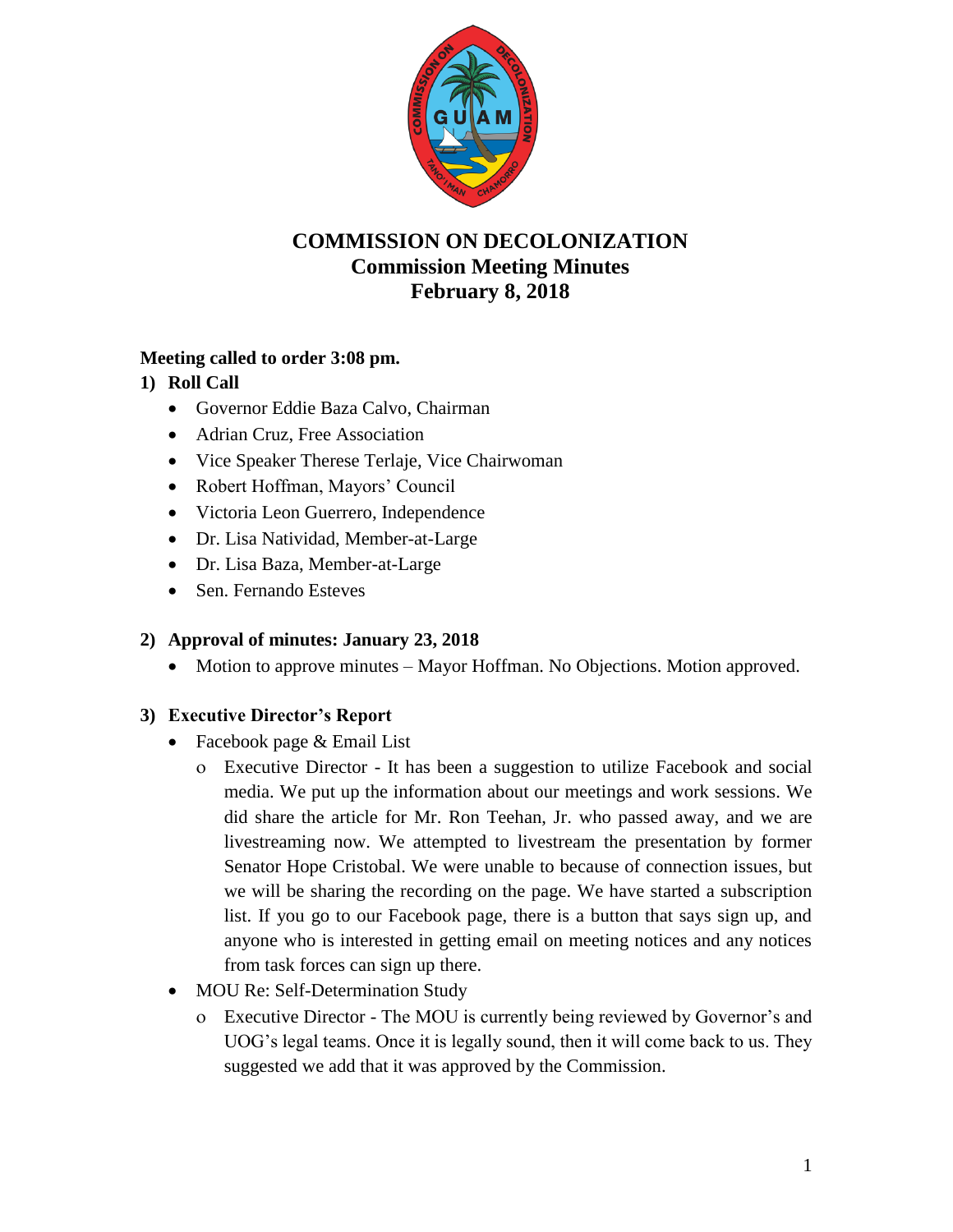

- Vice Speaker thank you for excusing me last meeting. I've asked that they keep us free for these meetings because there are three members of the legislature. I'm hoping if the MOU comes back we can have a little discussion. Before we send it, I'm asking that we could have a little more discussion. There are some questions I have.
- Chairman Yes, I believe it is still in draft form. If there are any issues, bring it up.
- Executive Director Nothing has been signed yet. It is not final. We do have a work session set for February 20. If there are any concerns, we will be meeting then as well. There was a concern about changes being made as we move forward. We did include a part which says that changes could be made as long as it is in written form.
- Adrian Cruz The Commission has to approve scholars participating in it. There is also the appendix we will be adding which will be under the discretion of the Commission.
- Executive Director Yes, that is number 8 on the draft MOU. I don't have any updates besides that it is being reviewed by legal and the one change that has been made.
- Victoria Leon Guerrero So all writers and researchers will be approved by the Commission?
- Executive Director Yes, that was one thing that was pointed out last meeting. We wanted to retain control.
- Vice Chair Is it required that this has to be done in one big lump as opposed to splitting it up because some of these things could be made available easily. I'm thinking this might be the biggest thing this Commission will accomplish. I wonder if it will be easier to split it up. I'll be at that meeting.
- Adrian Cruz When we were looking at splitting it up, it wasn't working. When we were looking at private firms, it wasn't worth their while if it was just one or two pieces. When Ed was here, we were trying to get a company to do it. They basically said if they don't get all of it, it's not worth their time.
- Chairman I think it's something to ask as we work with the University about milestones and timetables. It is fairly voluminous. Maybe they can give us an idea on how they are going to move forward and what the timetables are as we address this governance study.
- Executive Director We can bring that up as a deliverable. It could happen as early as April.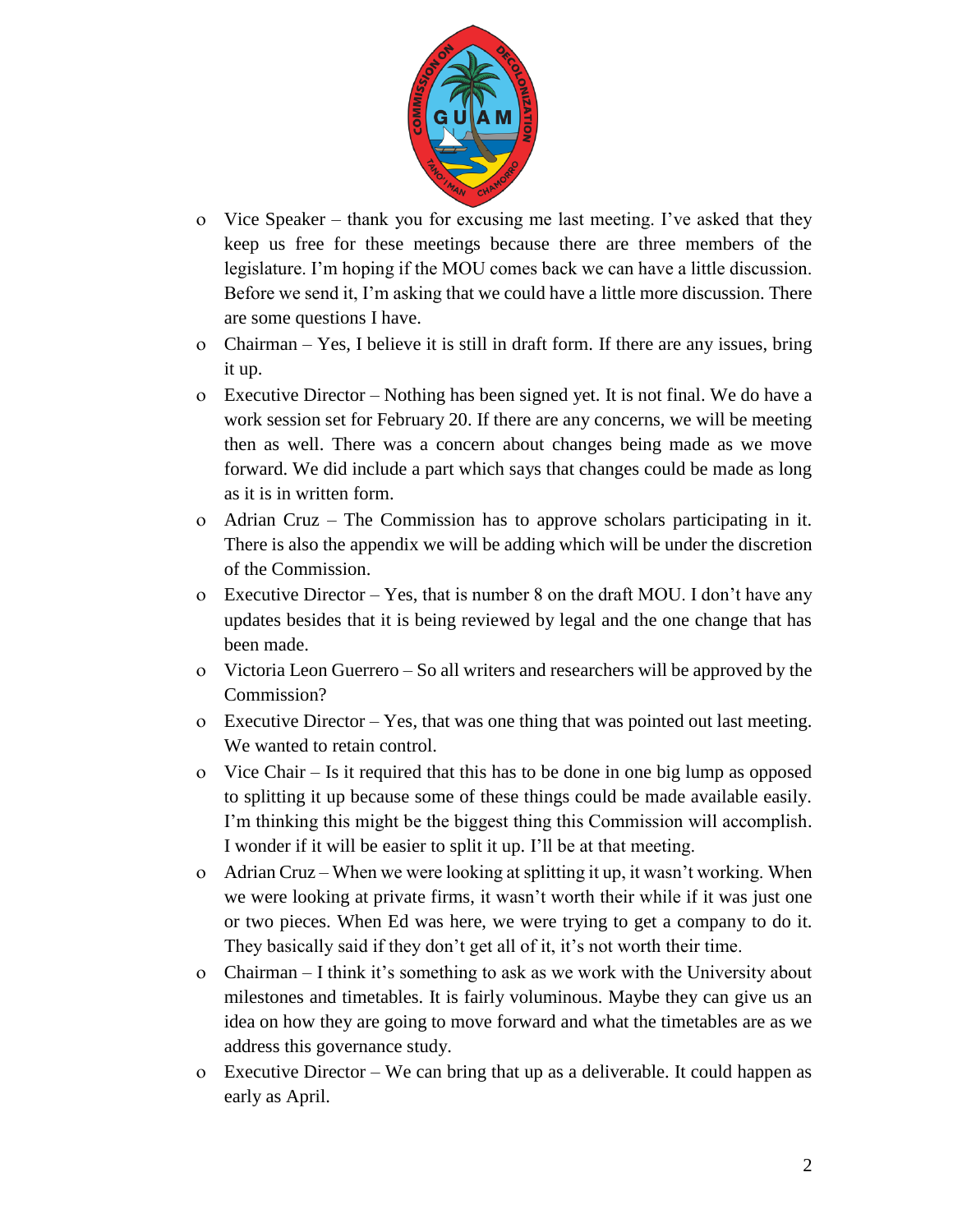

- Victoria Leon Guerrero I wouldn't want that. In New York, Tahiti was testifying and had all these statistics. We need that economic data and those kinds of figures with a careful experienced study. I would not want a rushed study. I think at least a year. Some of the easier things they could release early. For the economic part, I don't want it to be a repeat of what was done in 2000 which was a 5-year study. We need real research and comparative studies with other places.
- Vice Chairwoman My concern is that some of these are things we could get from the other agencies which are in cooperation with this commission. We could get some of this data and take that 2000 economic study and say exactly what we want to be different. That way we can be very specific about what we want. It can be one of the few things we can produce here. I feel like we have to be very particular what we're get out of it and not waste our time on things we can't use. The agencies are already doing this. They've had to produce it for different purposes. On those compilation type things, we see what they don't have and search from there.
- Chairman Some areas of the government are very good compiling and disseminating information. What I can tell you is that every one our agencies are overwhelmed with providing services. They can compile the information, but in terms of the added work to try and analyze it to the specifics of what we want, that is why you would have the University to handle it. They have a single focus and can get that information from the different groups. They have the information, but getting them together and something to look at them, I think that is something someone from the University could do.
- Victoria Leon Guerrero Maybe they could contract someone who has done it for other countries. I would hope that they would cooperate for this and get the data from the different agencies to analyze.
- Vice Chairwoman We are paying for someone to get something from the Government of Guam. That's something we don't need to pay for. When you get the data, it doesn't say they're going to analyze it. Part B is very different, which is the creation of 3 status models.
- Chairman This governance study is so important. It would look and do comparatives. I think for the governance study, that is where the agencies can provide information. Going back to the Tax Reform Act. You have the income tax credit which is 100% funded by the people of Guam. If it was the state of Guam, we would be receiving funds but also putting money back to the federal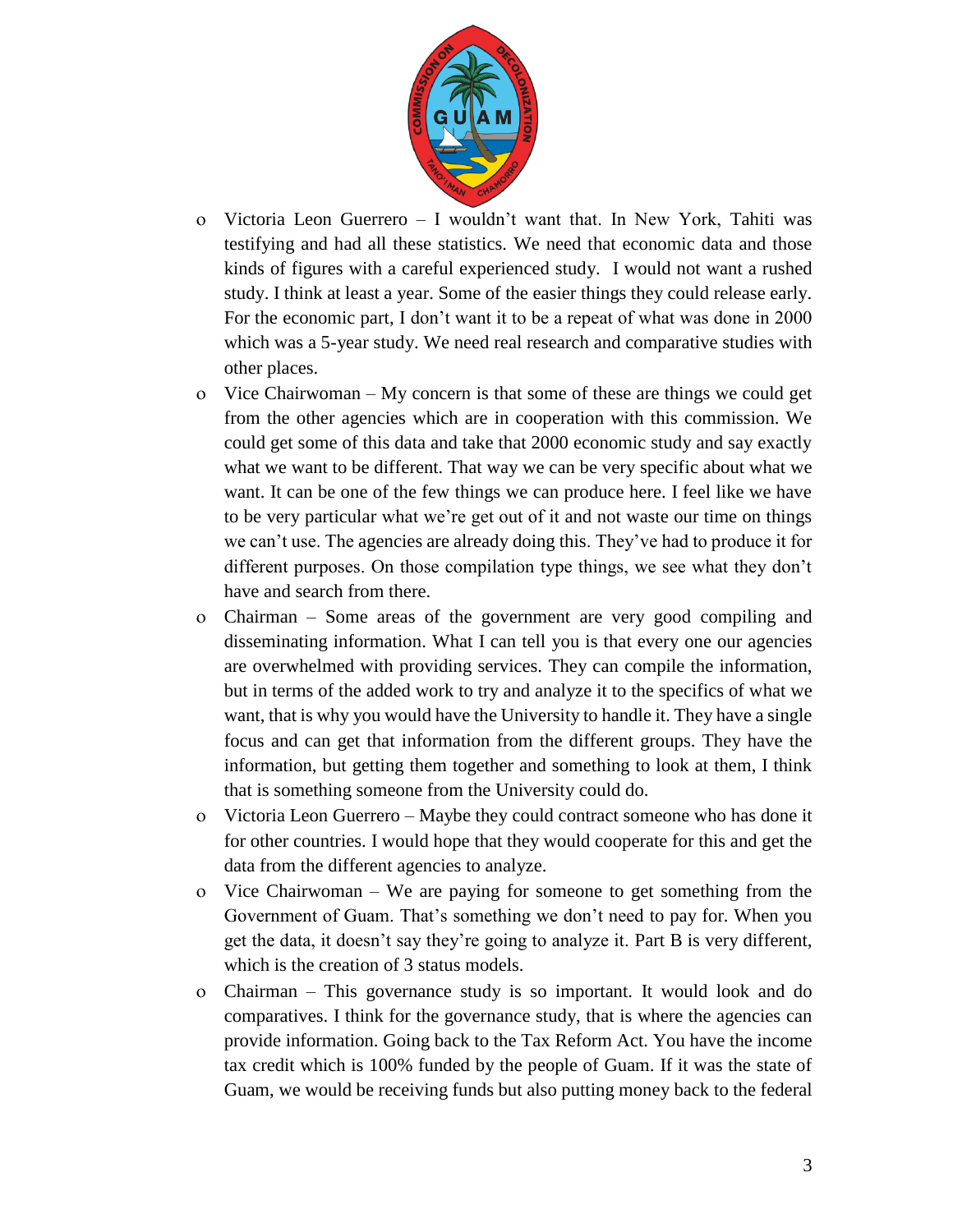

government. Those kinds of questions when we get information – we can disseminate it. We can get information regarding Medicaid. I'm hoping that when they do the study we can look at GPA, GWA, and the Clean Air Act. I assume that with a governance study, we look at the current state we're at and disseminate the information of our current territorial status.

- Sen. Esteves I think it wouldn't do any justice on the economic part. I think that would have to be an entirely different study. We could touch into it, but to see what kind of market and negotiations, such as flights in and out, would be like in the different status options.
- Chairman That's why I need Rivera and these guys to focus on this. There are certain things that are nonnegotiable given the current status of Guam, that would even be nonnegotiable as a state. Those are the things the governance study has to show.
- Sen. Esteves to go into more detail and show dollar figures would probably be more extensive than what the governance study in its entirety is able to accomplish. I think there should be a specialized group of people to look at the economic aspect.
- Executive Director there is the ability for sub-contracting in the MOU. For the work session on the  $20<sup>th</sup>$ , we have invited RCPP, so if anyone has any questions, they can be answered then as well.
- Dr. Natividad I had worked with John on another project. I spoke with him about this. He seemed very flexible and open about it. I explained why we were very particular about who would be sub-contracted. I think the biggest part is going to have access to the data. I asked him about the two economists at UOG and whether they would be available. Going back to what you had recommended, you'd probably want to research who has done it for other countries. Even with the MOU and the way it's scripted, we have to be a lot more specific to get the result that we want.
- Vice Speaker There's no way that anybody up there is going to tell me more than people at GVB, etc. that's their expertise. They're experts in certain areas. I'm just trying to streamline it so we don't have to pay for things we don't need that we can get from the Government of Guam.
- Dr. Natividad My guess is when we have this meeting where they come, we could sculpt out piece by piece what we want. It seemed like they were flexible enough to work with us and what we want.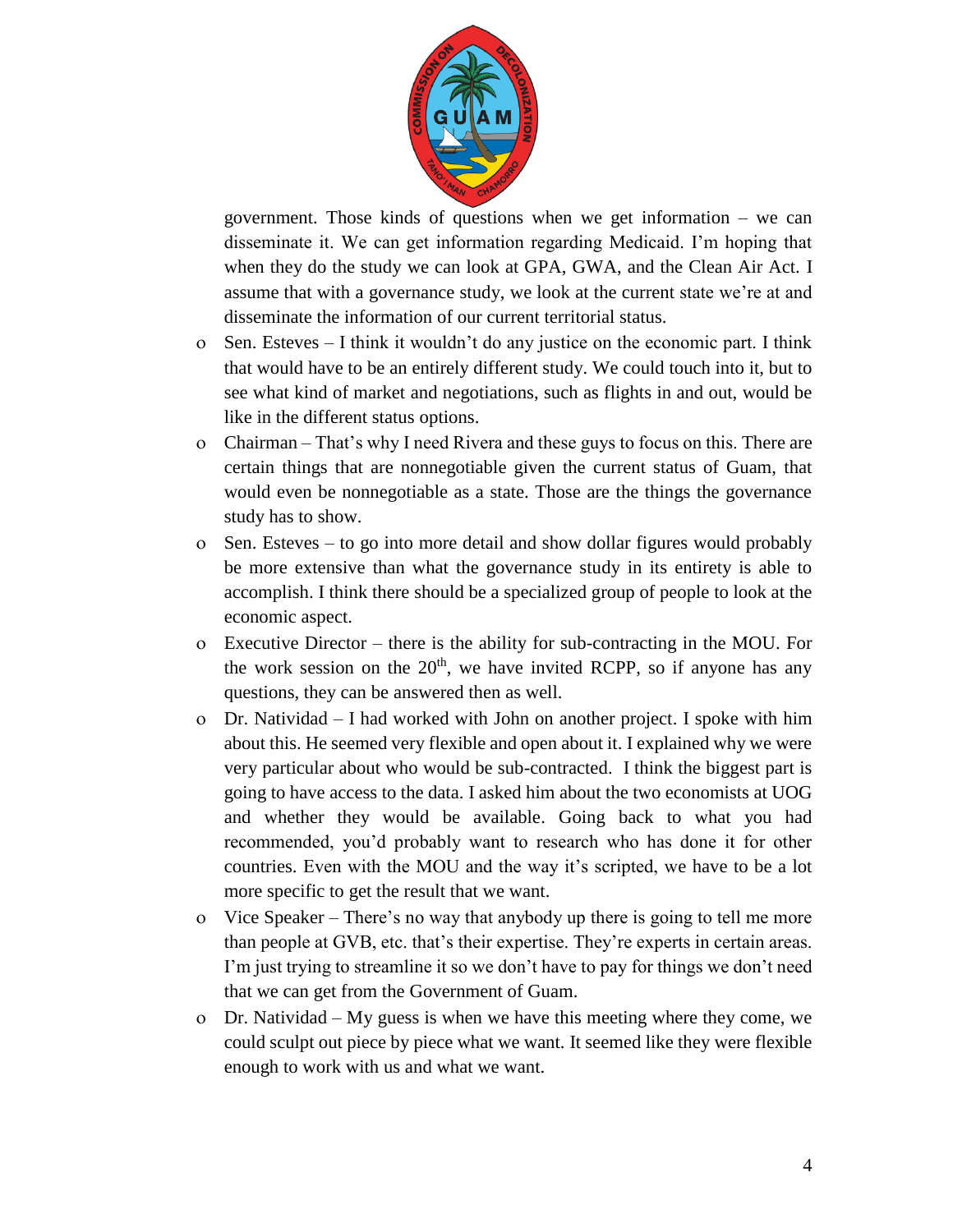

- Sen. Esteves There's something there where we could make changes on the fly. They would provide us with updates on the study, and I think that would prevent us from having a finished product that we are unhappy with.
- Dr. Baza I think even if the data is available, it needs someone to analyze it and put it together in the form of a governance study. There needs to be a central person (UOG) who will be collecting all that data from whatever agencies they need the information from. I don't think we'd be able to get people from everywhere we need, gvb and geda at one table to give us their information. We need someone to gather and analyze and put it all together for our review. You still need a primary researcher.
- $\circ$  Sen. Esteves I know a lot of individuals that a lot of individuals have ties to UOG. I think that if any commission members have work with this, if there's the perception that one member is actively working on it as their work at UOG whereas other members do not have that opportunity. I think that if there are any conflicts, they will be brought up and the Commission would vote on any issue. We want to be very transparent.
- Dr. Baza You cannot serve on a board of commission and procure yourself or subcontract yourself. I'm an adjunct, and I could not get paid for participating or subcontracted on this self-governance study if I am voting to give the contract to the University. That would be illegal.
- Sen. Esteves I think if someone were to be doing any work, just disclose it. I think we'll be upfront about any involvement in it.
- Dr. Baza You could not get paid for it. We could not benefit from it. For example, I'm assuming Independence would be sharing their research and information, but they would not receive compensation.
- Dr. Natividad I think that's why also we put that line where we would be choosing the subcontractors.
- Sen. Esteves –This procurement process it is important we consider those things. From a Commission standpoint we have to be prepared for the criticism that may come. I think we need to be very upfront about why it is important to the process.
- Chairman it's in draft form. Please bring up any issues you may have and any recommendations to the director.
- Executive Director We could do it again where we put it on a google doc, and everyone can edit. That way we all can see in real time what everyone is suggesting.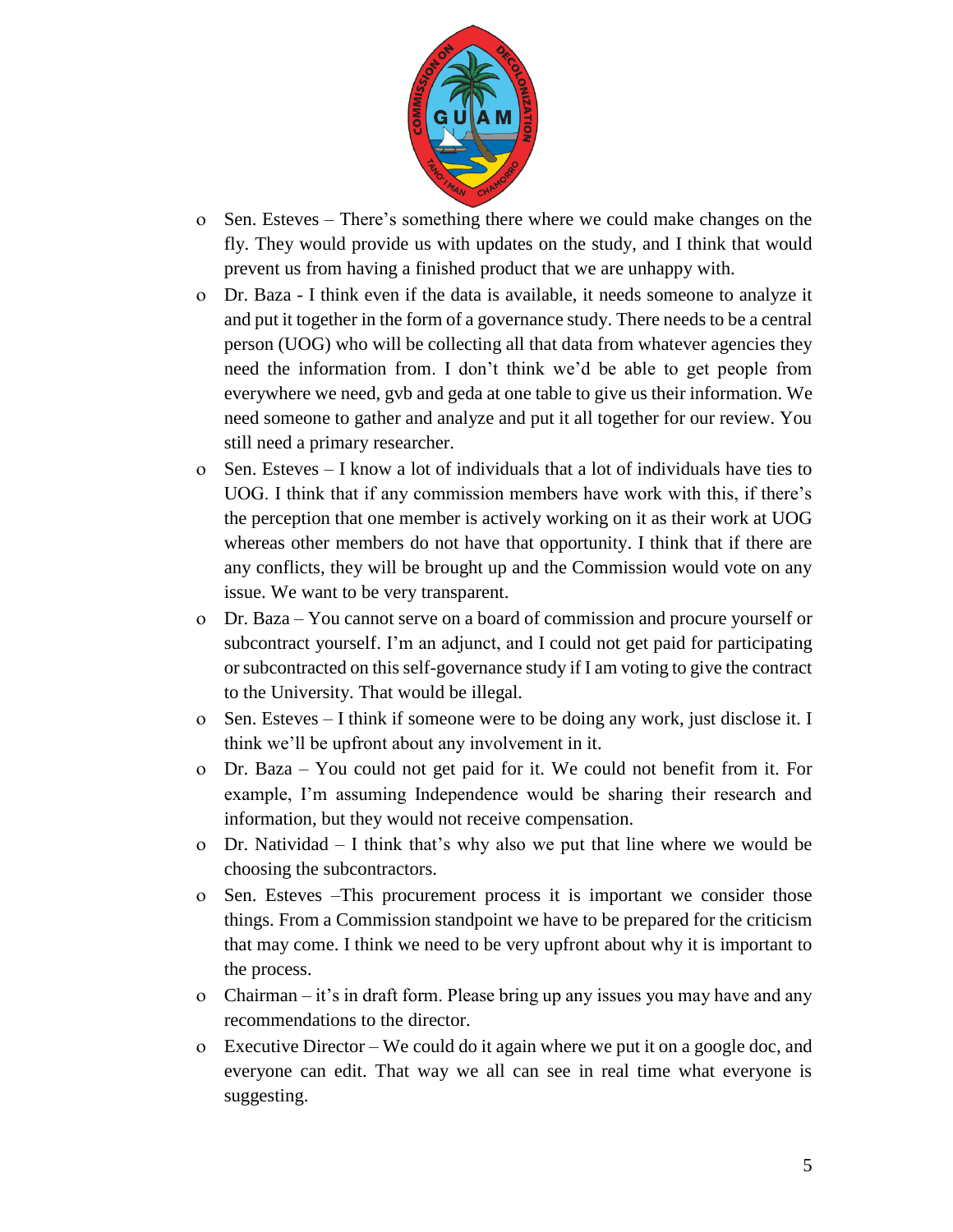

- Vice Chair Can we just have a little more discussion on A and B. The Governor is going to represent us in the UN. Part A can be something he can use and any of us can use to determine status. To be honest, I feel bad. This is something that has been done by the Commission on Self-Determination. If we can get their records and pick up where they left off. I believe there are people in the community with much more expertise in this than the people you'll be giving this contract to at this point. This is something even our director could do for us. This is compiling research and putting it together. Part B is totally a hypothetical. Under these situations, what can you foresee to be the impacts on healthcare, etc. For me, the Commission really has to determine every step of the way what we're trying to say with this information and what we're going to use it for so that it's catered to that.
- Dr. Natividad you have the Google docs uploaded? Please share that.
- Vice Chair Can we reschedule that meeting. We are in session that week. Could we make it the next week?
- Chair We will switch the dates. Self-Determination Study Work Session February 15 and Education February 20.

# **4) Chairman's Report**

- MIF Agenda
	- I had a good meeting with Gov. Torres. There has been an approval tentatively for decolonization being on the agenda in May in Saipan. Hopefully my travel ban will be released and I can go. I want to reiterate – I am so thankful for our FAS Nations. They backed us in our time of need at the UN. I feel good about working with all of them, and I look forward to working with you folks about what kind of report I can put out.
	- Dr. Natividad Did you get the chance to ask if they established the political status commission. It was passed by law, I'm sure. If we are able to align that, we can start doing some kind of resolution about decolonization that can come out of that meeting that will be useful for us.
	- Executive Director We are in touch. We can keep you up to date about when they create an office as well.
	- Vice Speaker Amanda, do you have the list of who voted for or against the Resolution on the issue of Guam?
	- Executive Director It hasn't been up yet, but I have emailed our UN contacts. Once I get it, I will send it out.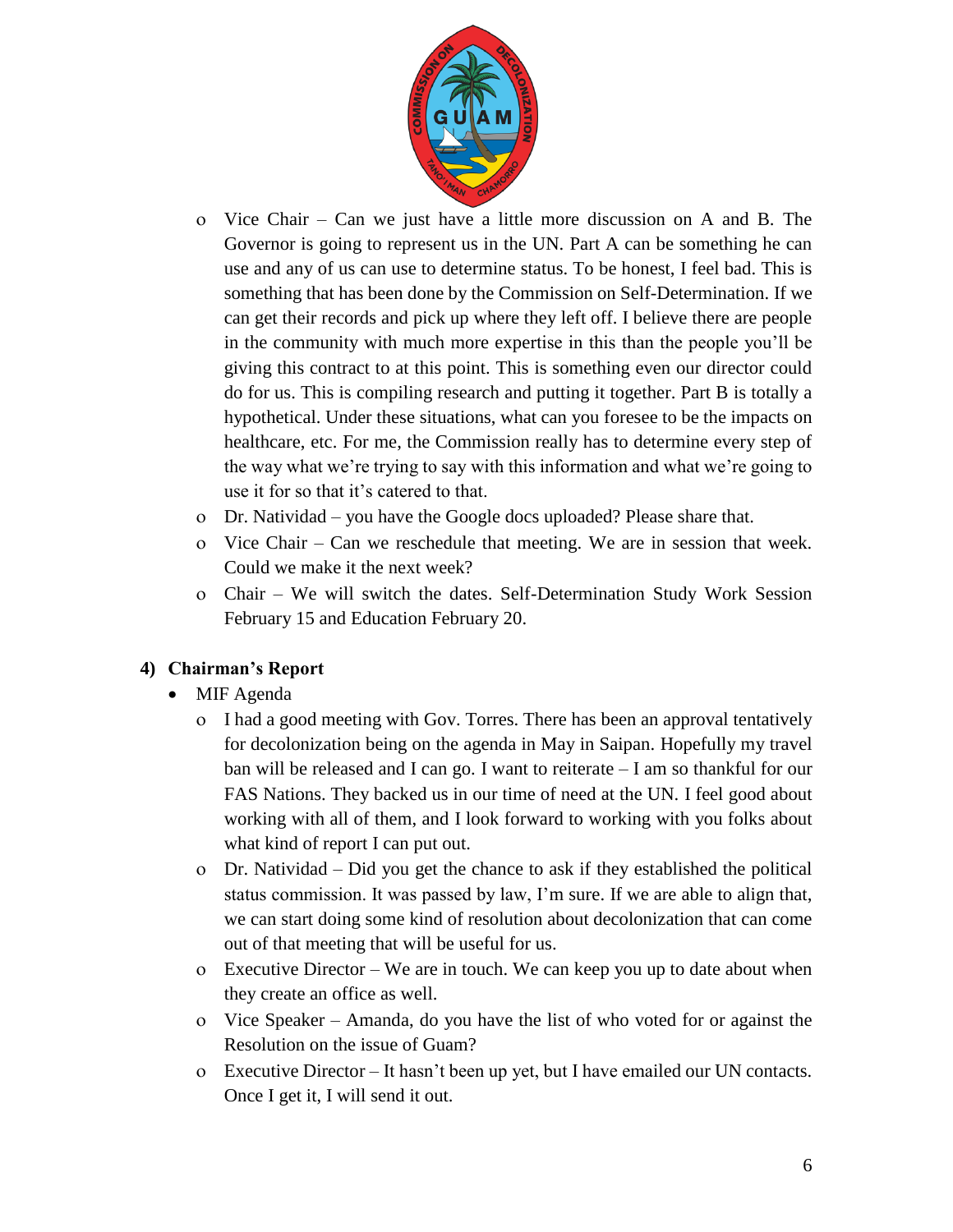

- Victoria Leon Guerrero We want to talk about doing prep before the drafting of the resolution occurs. We want to start a working group to review the existing resolution and that preps and helps to make recommendations as well as a follow-up on the visiting mission. I know that there's going to be a new Chair, so we could find out who that is and write a letter emphasizing the need for a visiting mission.
- Dr. Natividad when you prepare to go to the seminar, that's when you need to begin that.
- Victoria Leon Guerrero Even if it is sharing the google doc of the resolution that we can edit, that might be more efficient. We could do that as a Commission
- Vice Chair Did we formally thank those countries?
- Executive Director We did. The day prior, we sent letters to their leaders and UN Ambassadors asking for their support.
- Victoria Leon Guerrero Could we add the visiting mission to the agenda? So we can consistently follow-up with them.
- Executive Director I recommend making a full section for UN updates just so that anything regarding the UN we could bring up during that time.

## **5) Financial report**

- The Commission experienced a reduction 125,253. A majority of our fund goes to the task forces and the education campaign. As soon as we got that memo, we spoke to every task force chairperson about how this would impact their budgets. Each task force fund was reduced by \$41,751 to accommodate for the reduction. We are working on their procurement needs and how this affects it. As a reminder, the FY18 funds do not rollover like the previous years. The language that allows for rollover was not included, so we are using the FY18 funds first. The financial report is available to you.
- Vice Chairwoman It is only the task forces that were cut?
- Executive Director Yes, because the only operating funds are for our phone and for my and mariana's salaries. The 15% reserve that BBMR requires we put, we put on our salaries.
- Vice Chairwoman You haven't adjusted salaries.
- Chairman the problem right now, is that if we don't have political enactment, we're going to be seeing some payless paydays in March. It's good for the people and businesses, but it is not good for us.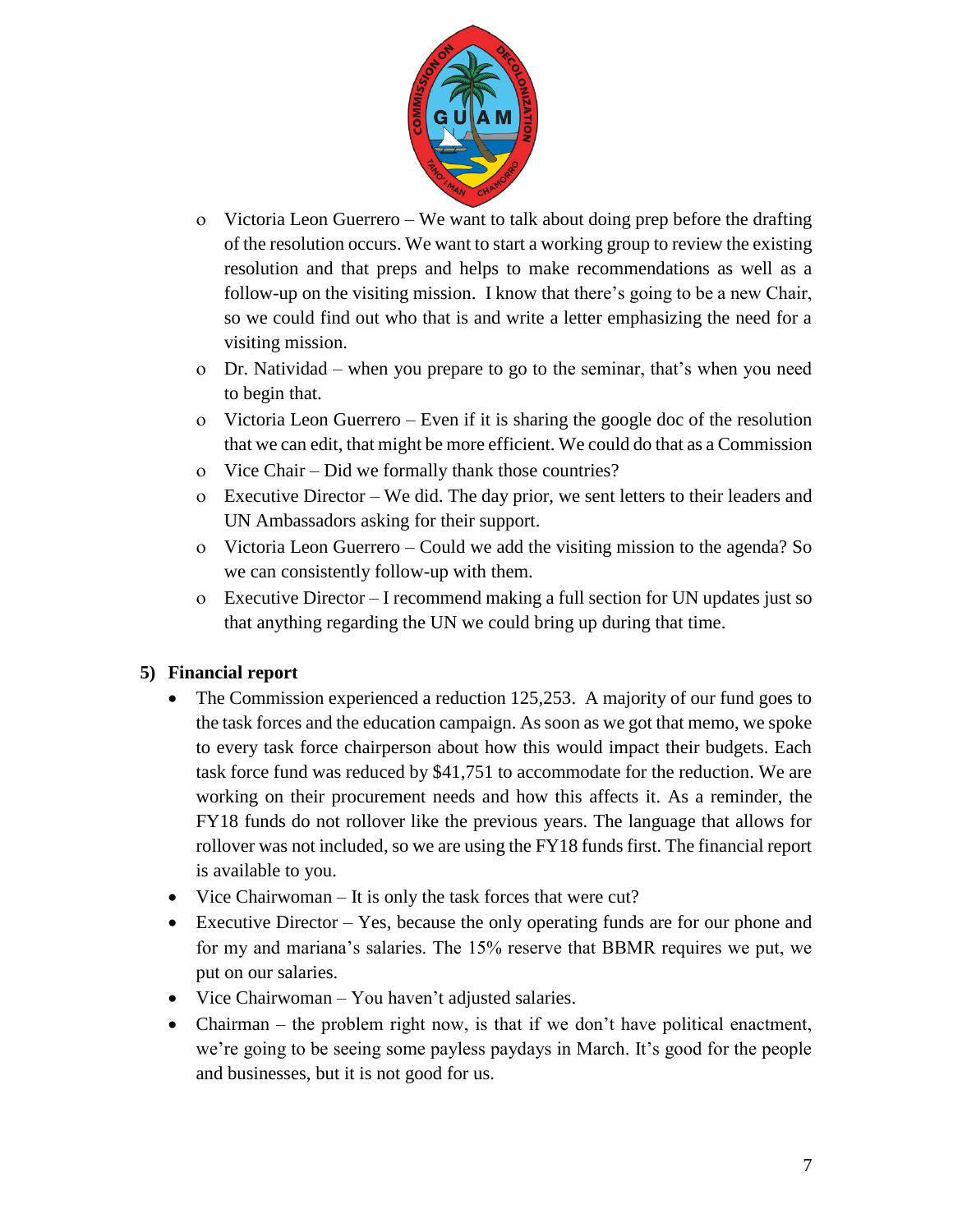

 Executive Director – Mariana did include updates on the task force accounts including PO's and spending.

### **6) Task Force Updates**

- $\bullet$  Independence
	- Victoria Leon Guerrero We had 30-40 people at our teach-in last night. One of our members was invited to Okinawa to do a tour of the military resistance. We had our general assembly a couple of weeks ago. The focus particularily honored Gloria Nelson and focused on education and how we need to decolonize and reform our education. Incorporating our values leads to success. We have a few events coming up. We are starting a series called Haleta Hikes. We are going to build our own signs reminding people of our cultural protocols in these areas as a way to broaden and expand our education efforts and engage more people. We had a very successful War Claims event. We had 160 people come. We are going to do another one on March 23. We had a lot of volunteers, including a notary. It's been incredible. We are going to do another concert, on the one year anniversary of the big one we did – April 7. Our next general assembly we will focus on looking at water as an economic resource and will be honoring Pedro Martinez of the ice plant. We are looking at the last Thursday of the month. Business as usual, lots of educational events
- Free Association
	- Adrian Cruz we've had a few events at UOG with professors asking us to sleep. We had a small round table panel and will have another one at GCC. We're going to have to look somewhere else to have our regular general assembly meetings. We are looking there or the cathedral in the upstairs museum space. Other than that, we're waiting on our website. Other than that, it is pretty status quo. We have our meeting next week with potential members.
- Statehood
	- Executive Director Statehood is not here today. Senator Duenas is in the hospital right now. We are in contact with him, and we have new members coming in to help as well. We will be having that meeting next week too. We have also helped them make their facebook page.

#### **7) Open Discussion**

 Vice Chair – I have a resolution. These are copies of all the announcements of trainings taking place on or around Guam. I wanted to circulate this today. These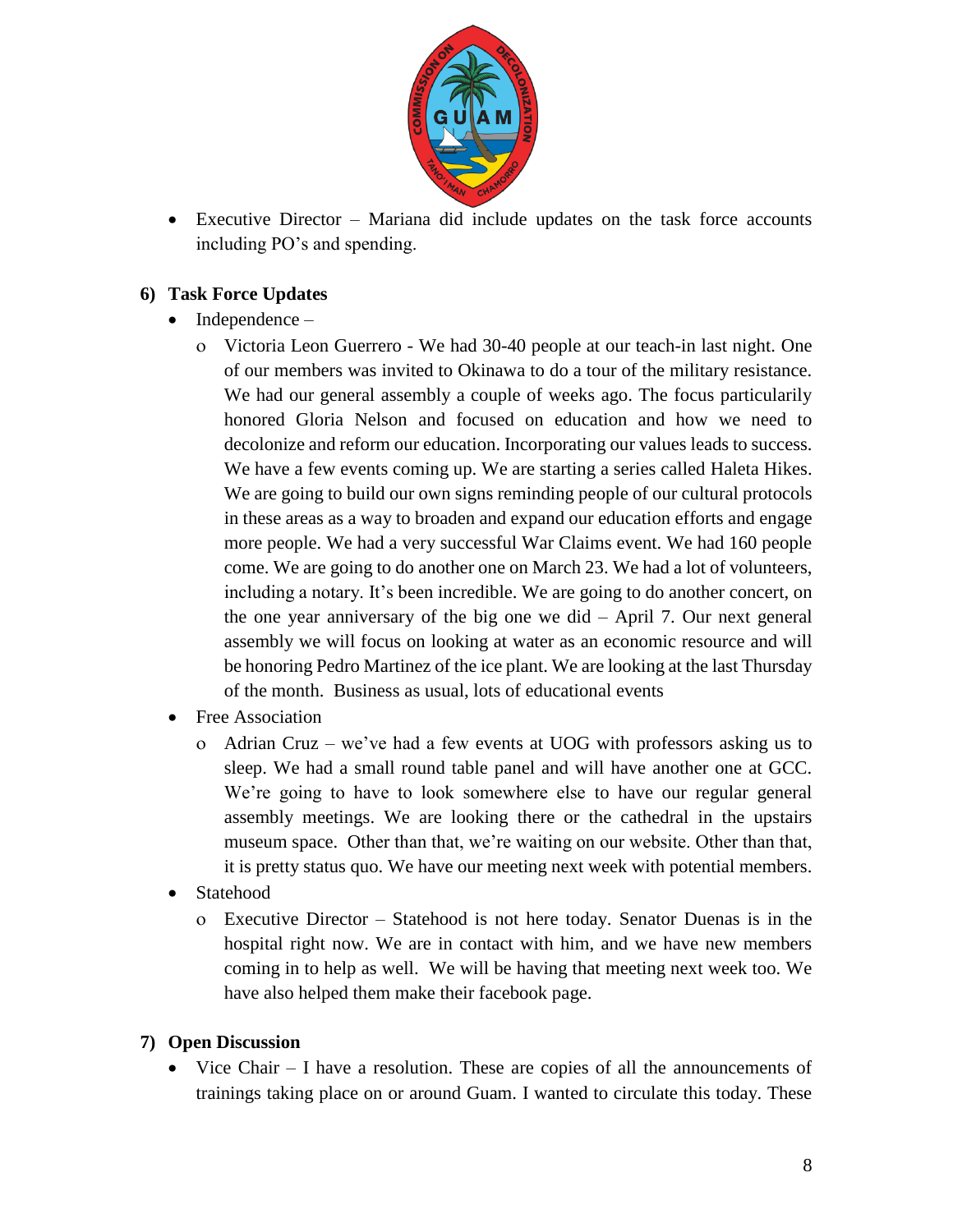

are the recent ones. They send out no less than one a month. For me, this might be something the commission might want to think about it for discussion next month. I think that the continued training that has potential impacts to our resources has very real impact to our ability to change our status. I want to as a Commission start taking a position on it.

- Victoria Leon Guerrero Isn't there an order before an administering power does something that affects the resources of a non-self-governing territory, they must first seek consent? But they've never sought our consent. …..
- Chairman The most recent one they did seek my consent, and it used a lot of outside the gate properties. There wasn't enough information and assurances give. Because what I believe in talking homeland security, I felt things weren't what they should've been. I did consent but without live fire that are not within the confines of the gate. Usually agencies are involved. Whatever COD has in mind about taking a position, I'd like to bring in my regulatory agencies. I lean a lot on Historical Preservation, EPA, Department of Agriculture, Parks and Recreation on their opinion. I want to get more information. I want them to give their input as we discuss any kind of position for the COD. There are now waters that are now under the control of the Federal government, and that is probably why I haven't been asked.
- Victoria Leon Guerrero international law not only protects these as natural resources but also our ability to economically benefit from them in the future. I know there was a study about how much fish they could catch over a period of time around the different islands. There were far less fish in our waters than all of our neighboring islands. They drew a correlation between that and all this military activity.
- Chairman let's get some of the folks from the regulatory agencies and have a discussion about this issue. Governor Torres and I are trying to wrench control back from interior. The president has been trying to take federal control out of certain properties, such as big terrestrial lands in the states and some of the Blue Water areas. It may serve to our advantage as we try to get our economic exclusivity zone. This is something I will bring up with him as well.
- Vice Chairwoman We brought this up at the UN. They've always talked about the resources, and I think our duty is to educate. When these come up, we should just start putting these out.
- Chairman I'm going to talk to my key staff and get with whoever might be involved and start out with a working group to discuss this more.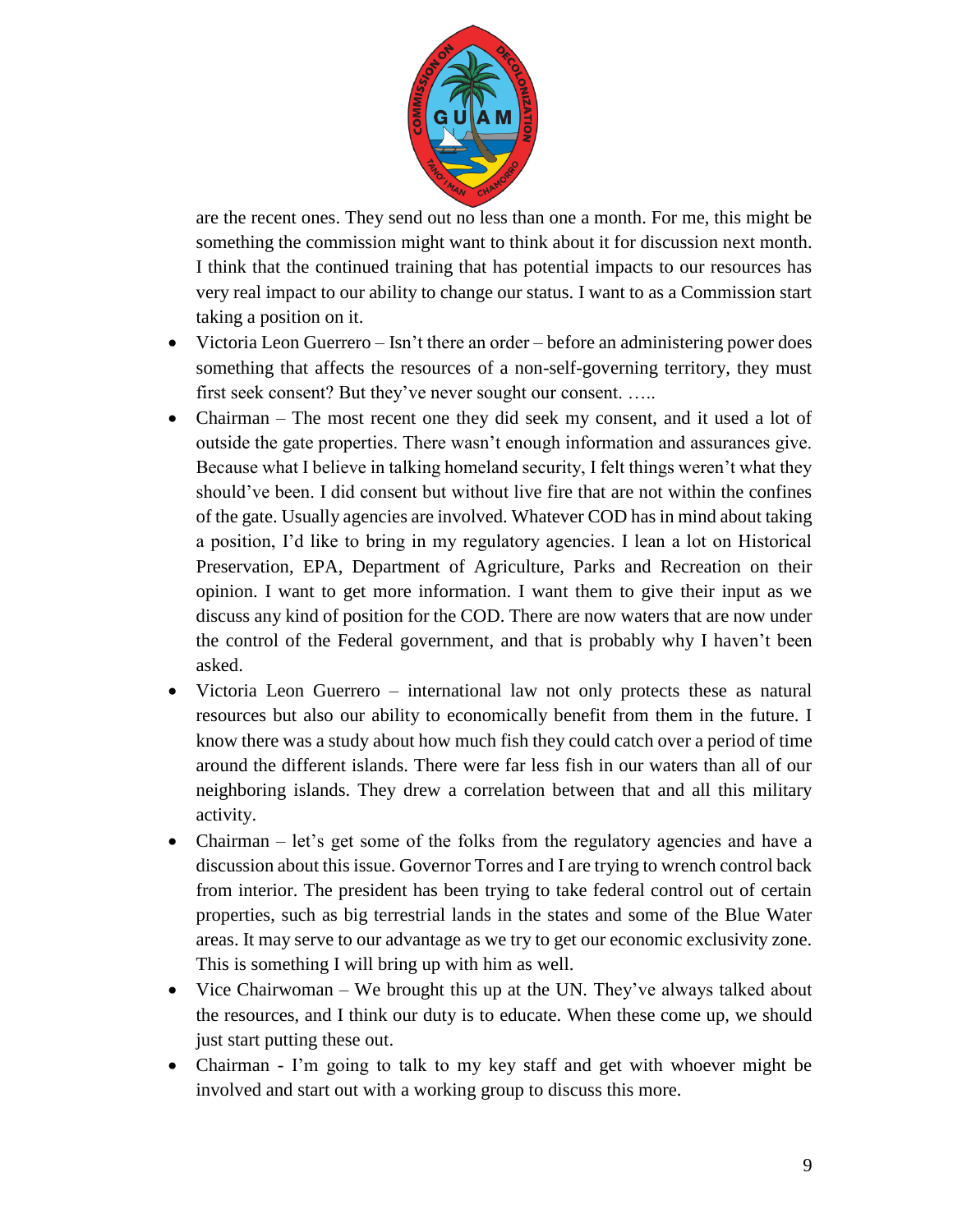

- Victoria Leon Guerrero How is it that China has placed a monitoring system in the Marianas Trench? The challenger deep was given to FSM at the 2014 Pacific Islands Forum. That puts Guam again in another line of fire. It is a resource that has always been seen as ours. We don't know what this kind of technology being introduced could do to our environment, health or safety. We really have no control of our natural resources. That could be another thing we can explore. They have to have negotiated with the FSM for this.
- Chairman I'll get my people. Most of the ones who have issues with the feds are EPA, Historical, Parks and Rec. I can sit with them and have a more deep discussion.
- Vice Chairwoman  $I$  think this from last meeting: the poll by UOG. I think it is premature at this point. It is to be an indication on how our education campaign should proceed. I think we know how it should proceed – that we need to convince the people of Guam that we need a plebiscite. This poll is very oriented around the three. I think if we are going to poll, the task forces should be able to come up with better questions. That is a very important thing. Whatever comes from the Commission, it is going to show for history that we requested a straw poll, which we do not want. We are not ready for that.
- Chairman we have to find out where we're at. I talked about secondary questions. Why do they want statehood? Free association? Independence? I don't agree. I think it's good to get an idea. My agenda is finding out what people are thinking about.
- Dr. Natividad I think the use of the word poll is problematic. We should ask "do you know what self-determination is? That's different from a poll of three status options. The poll of three status options has always been problematic because depending on how the US decides to interpret that act, it can be construed as an act of self-determination, and they could go to the UN and say take them off the list because they had a vote.
- Victoria Leon Guerrero He did say an informal poll open to everyone would be something Congress would acknowledge. The difference between the plebiscite and an informal straw poll is that the informal is open to everyone.
- Chairman this is not government sanctioned. This is a UOG poll. I've been wanting to have an election since I came in. We seem to be afraid of asking people. Let's just ask. I think it's a great idea. I have total confidence in UOG. I think they can take the politics and get a good understanding of where people stand and why.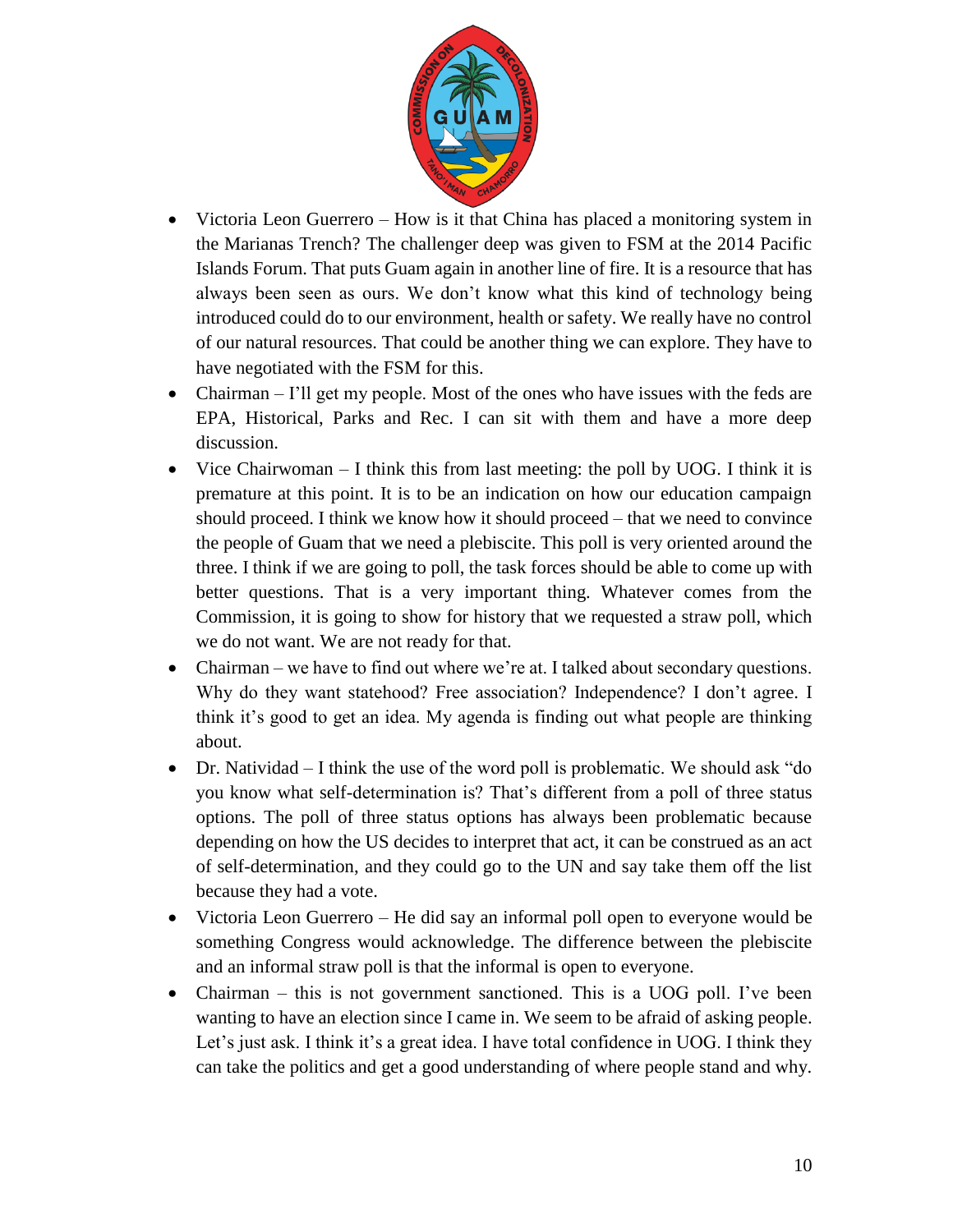

That could help us on this governance study and our education campaign, that maybe when we finally have the plebiscite we could have given enough education.

- Victoria Leon Guerrero  $-1$  think what's important is a survey asking things like: what do you know about Guam's colonial status, do you think status quo is an option? You can still ask what you would choose today. We should see firsts though is what they've learned from Guam's status currently. If we're going to really try to figure out where the community is at, we need to add those prior questions. We need to determine what needs to be done up here so that they are ready to answer the question down here about which status.
- Chairman that's what we've been talking about. I'm sorry there is no compromise. As Governor of Guam, I'm doing this. I'm thankful for your opinion. I respectfully disagree.
- Sen. Esteves Maybe we can have just two questions: how much do you know? If you were to choose tomorrow, what would you choose? It's going to be used against us. I'm not disagreeing with you.
- Chairman I would like to see some progress. I disagree on this compromise. I'm not going to change the question. We are going to go into more details. As I sit down with Dr. Santos, I do want to ensure that in the end with the questions that are asked, we will know the why. I thank you for your opinions. As we have discussions, I invite you to give your opinions and talk to them and find out what the secondary questions are. As we all twiddle our fingers, there's more people dying everyday. I wish they had accepted the deal years ago on war claims. There's a bunch of dead people now that didn't get it. I'm leaving soon. I understand that you are so deep in it, but as Governor of Guam, I don't think this is going to change the universe as far as the US saying "gotcha!" That is my opinion. I'm here for the simple agenda of finding what people are talking about to help the task forces figure out what needs to be done.
- Vice Chairwoman I agree with you with your frustration. The problem is that we are the only Commission tasked to focus on it. It was brought up at the meeting. We have to be cautious about what is condoned by the Commission. These people at UOG are not involved with us or the United Nations. This is going to hurt your case and with your negotiations at the UN. There are potential risks to things like this coming from this Commission and from the Governor of Guam. I just think we are in the middle of a court battle because of things some people may have done loosely somewhere. We need to be cautious.